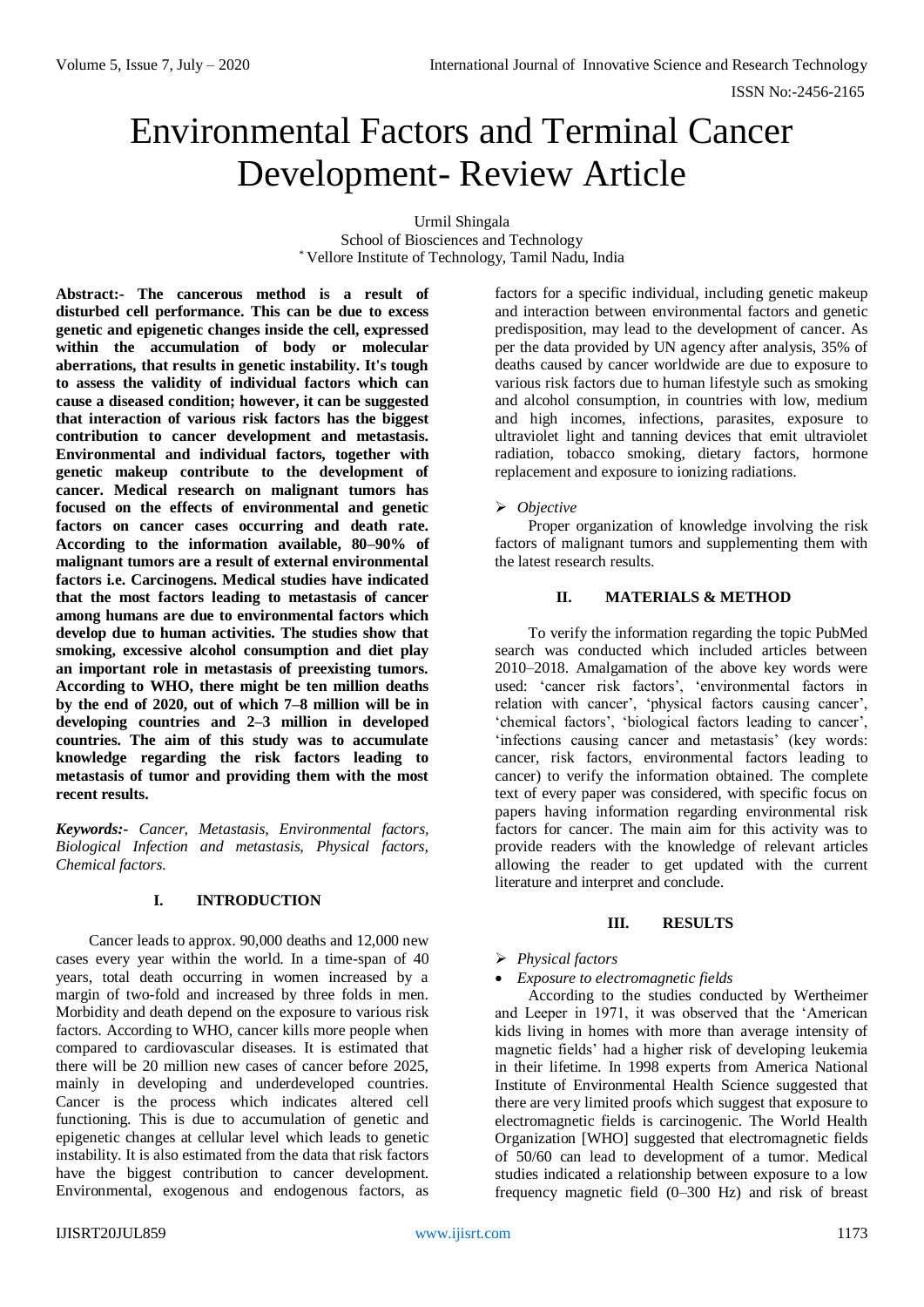cancer. It was observed from a study that there was a 6.5 fold accumulated risk of breast cancer among technicians working in a telecommunication company in New York. Analysis suggests that the kids living in conditions wherever the magnetic field strength is more than 0.4 (4 mG), the chances of developing leukemia are twice when compared with the normal conditions, however no studies have been done yet which can support the above analysis.

# *Ionizing radiation*

One of the frequently mentioned carcinogens is ionising radiation which can lead to formation of tumors in all the organs which are susceptible for developing cancer. The above fact was supported by the reports that were made based on a study conducted on young children which were alive after the nuclear attack on Hiroshima and Nagasaki. They were more susceptible in developing thyroid cancer and leukemia during their lifetime. Studies indicated that when diagnostic radiology was performed on pregnant ladies, the child became more prone to developing childhood cancer. The risk was directly proportional to radiation dose and range of exposures. Reports made from the literature review suggested that 2-3% of all cancer cases occurring worldwide were a result of exposure to ionizing radiation, and young people exposed to X-rays developed liver disease, bone cancer and leukemia in their lifetime. Studies suggested that when an already existing tumor was treated with radiotherapy increased the chances of developing secondary cancers. Brain tumor therapy increased the risk of developing gliomas and glial tumors, while women having undergone radiotherapy for treating chest tumors were more prone to developing breast cancer. The studies show that the women exposed to the radiation had an increased chance of developing breast cancer after 8 years of exposure, and cancer usually develops before the age of 40. Radiation may promote tumorous growth if the radiation exposure is more and it penetrates thyroid gland (thyroid carcinoma), chest (lung cancer) and bladder (malignant bladder tumors)**.**

#### *Ultraviolet radiation*

One of the most common environmental factors having harmful properties and adversely affects the skin is ultraviolet (UV) radiation. More amount of sunlight exposure can lead early-onset effects, causing erythema or sunburn, with other symptoms occurring in later stages such as symptoms of accelerated skin aging and post-solar carcinogenesis due to prolonged exposures. Studies indicate that prolonged exposure to UV radiation can severely increase the risk of pigmentary and non-pigmentary skin cancers – melanoma and squamous skin carcinoma. 5% of the UV radiation which reaches the surface of the earth is UVB (ultraviolet shortwave) having wavelength of 280-315 nm. DNA damage due to exposure to radiation causes mutation which can damage the pathways leading to apoptosis of damaged cells and promotes growth of cancerous cells. The mechanism responsible for this is the 'formation of pyrimidine dimers – thymidine dimers or thymine dimers with cytosine and 6,4-photoproducts which leads to the damage in DNA of upper epidermal cells. UVB radiation causes direct mutagenic effect and

immunosuppression in skin and it is nearly 1000 times more mutagenic compared to UVA (ultraviolet long wave radiation) while direct cellular DNA damage is caused by UVA. Solarium also shows carcinogenic effects. The tanning lamps used in solarium emits UVA radiation. The dose to which the skin is exposed in solarium is quite more when compared to the exposure to sunlight to which the skin is vulnerable and may create problems which may interfere with the defense mechanism. Scientific studies have shown that prolonged exposure to solarium leads to increased risk of melanoma and squamous skin carcinoma. In 2009 the International Agency for Research on Cancer recognized the radiation emitted by solarium lamps as a carcinogenic factor after conducting numerous studies which may aid in development of skin cancers with some other carcinogens including arsenic compounds, coal tar and soot. Use of solarium is common among young people due to social media trends of fashion involving tanned skin.

# *Chemical factors*

# *Tobacco smoking*

Around the world, tobacco has been one of the most important factors among the factors responsible for causing cancer as it leads to the death of 6 million individuals annually. As per the reports given by WHO, tobacco items involving usage of tobacco leaves which are used for smoking and inhaling have various types of carcinogens in it. Examples of carcinogenic elements present are nitrosamines [TSNA], N-nitrosonornicotine [NNN], 4- (methylnitrosamino)- 1-(3-pyridyl)- 1-butanone [NNK]). This can also lead to development of cancer-causing agents such as aldehydes which includes acetaldehyde and formaldehyde, and TSNA). According to the Universal Office for Exploration on Malignancy (IARC), around 72 parts of tobacco smoke are carcinogenic to lab animals when experimented upon and 16 of them are proved to be carcinogenic for people. The most effective carcinogens are: benzene, dimethylnitrosamine, ethylmethyltitrosamine, diethylnitrosamine, nitrosopyrrolidine, hydrazine and vinyl chloride. Some of the cocarcinogens are also found which itself does not show cancerous properties but may enhance cancerous growth when carcinogens are present. Examples of cocarcinogens are formaldehyde catechol and naphthalenes along with pyrenes. Cigarette smoking is considered to be very dangerous and is one of the main reasons for malignancy. American Disease Society suggested that tobacco smoking causes 16 different kinds of cancers. IARC in one of the reports mentioned that smoking causes tumor growth in larynx, throat, bronchitis, pancreas, kidney, lung, digestive organ, nasal hole and paranasal sinuses, stomach, pancreas, liver, bladder, and cervix leading to development of cancer. The studies also prove that smoking can cause malignant growth and leukemia in the younger population involved in active smoking. The smoke released from the burning tip of a cigarette when inhaled is proved to be multiple times more harmful known as passive smoking. When a non-smoker enters the room where cigarette smoke is present it is believed that the person inhales nitrosamines, benzene and smelling salts in more proportion compared to a dynamic cigarette smoker. Active smoking enhances the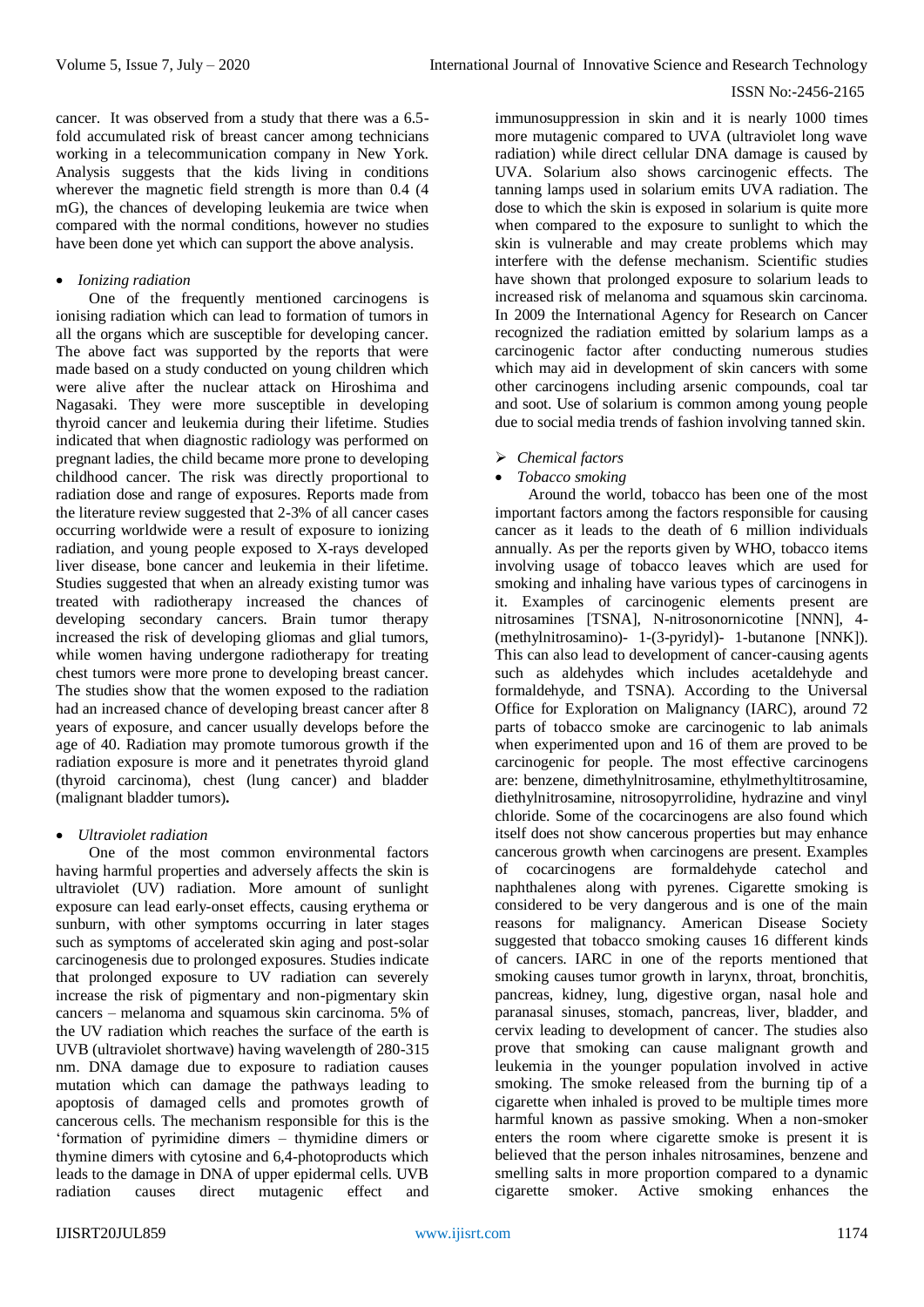development of various types of cancers including lung cancer, leukemia, larynx, throat, brain, bladder, anus and stomach (American Malignant growth Society Report). It is proved to be harmful to stay in a room which was filled with cigarette smoke as the residue of smoke can reside on the furniture for a longer period of time. Various studies were conducted and reports were made to prove the dangers of active and passive smoking and their role in developing cancer. A study conducted by Assembled Realm suggested the possibility of tumor formation in the offspring of the pregnant lady who smoked at least 6 or more cigarettes a day, was 2.55 (96% CI 1.22–6.1). A study was done in Sweden which showed that the children of the women who smoked during pregnancy developed leukemia at a very early age. Medical research conducted by Boffetta et al suggested absolute harm in offspring of ladies who smoked during pregnancy was  $1.2$  (96% CI 1.4–1.20), the relative hazard for development of haematopoietic and lymphoid tissues tumor was  $1.05$  (96% CI 0.8–1.1), for various lymphomas and non-Hodgkin's lymphoma it was1.2 (96% CI 0.8–1.4), for tumor growth in central nervous system it was 1.03 (96%) CI 0.94–1.16), and for leukaemias it was 1.2 (96% CI 0.7–1.4). Around 400 deaths as a result of malignant lung tumor arising due to passive smoking was indicated from a study conducted by Becher and Wahrendorf in 1994. The most recent results of the studies conducted by the US Division of Wellbeing and Human Administrations in 2006, and studies by Kim et al. in 2014, show that the chances' of developing malignant lung cancer due to passive smoking is  $1.22$  (96% CI 1.16–1.30), for men  $7.70\%$  and for ladies  $-4.68\%$ .

#### *Alcohol*

Studies suggest a direct relation between alcohol consumption and higher chances of developing cancer. Consuming alcohol can enhance the chances of developing cancer of mouth, throat, larynx, throat and liver. The amount of harm that is caused by alcohol consumption depends on the type of alcohol consumed and the amount of alcohol consumed which may lead to formation of a tumor. Studies suggest that taking alcohol having 5–7 g of unadulterated ethanol can increase the risk of developing breast tumor by 12%, if two or more drinks with the same concentration of unadulterated ethanol can increase the risk of developing colorectal tumor by 9%. Alcohol was categorised as class I carcinogen by the International Agency for Research on Cancer (IARC) as it can lead to formation of terminal liver cancer. Consumption of alcohol in any concentration i.e. high as well as low (8% to 10%) can play a major role in development of terminal cancer. Around 9-11 g of alcohol consumption by any means in women is found to be within limit and safe. The concentration of alcohol in the following drinks can be as follows: 35 ml of vodka (38%/vol), 95 ml of wine (14%/vol.), 290 ml of solid brew (4.7 %/vol.) or 380 ml of light lager. (3.2 %/vol.). The limits for alcohol consumption in men which is considered relatively safe are found to be twice that of women. The mechanism which is followed by alcohol to cause damage is by degrading the lipid layer of the barrier which covers the granules of the epithelial layer present of the mucous membrane or by inhibiting the

natural function of liver i.e. detoxification of blood. From studies conducted it is also suggested that the amount of alcohol present in mouthwash can lead to development of head and neck tumors if used for a prolonged period of time. Taking into consideration only oral cancers such as pharynx and larynx, if mouthwash having alcohol as a component are used two times a day can increase the risk of developing oral cancers up to ten folds or more in smokers, over 5 times more who consume alcohol in form of drinks on a daily basis and about six folds for people who do not consume alcohol on a daily basis. As per research conducted in Sweden on 605 patients suffering from squamous cell carcinoma of neck or head, had chances of developing oral cancer of about RR=5.8 (96% CI=2.6– 11.7) when they consumed about 55g of pure alcohol or more per day. The chances of developing throat cancer were about RR=8.6 (96% CI=3.8–17.9). Wine is considered as one of the main factors among various factors by various researchers which can lead to development of cancer. Franceschi et al., conducted studies where they calculated the risk factors based on consumption of beer and spirit in comparison to wine and found that wine had more risk factors and the person consuming wine is at a higher risk of developing cancer when compared to a person consuming beer or spirit. If around 45-60 glasses of wine are consumed per week (for example around 1 2 glasses of wine every day) the chances of that person developing terminal cancer are OR=1.8 (96% CI=1.0–3.6). More cases of people with mouth, throat, larynx and esophagus cancer are detected who are actively involved in smoking as well as consumption of alcohol on a daily basis. People who are involved in alcohol consumption in addition to smoking are at a great chance of developing oral cancer. The mechanisms involved which can lead to formation of oral cancer are: the carcinogens which are present in the mouth due to smoking dissolve in oral mucosa in presence of alcohol which leads to increase in the concentration of aldehyde due to oxidation of alcohol.

# *Other chemicals*

Harmful substances are present in the household items we use every day, pesticides we use in agriculture and also in the environment which harm children at a younger age and are one of the main reasons behind the mutation in the genetic makeup. Pollution caused by automobiles and industries are toxic in nature and can lead to formation of terminal cancers among children. Smoke, industrial waste, pesticides, hair colour dye and all the chemicals which interact with people on a daily basis increase the chances of that person in developing cancer. Certain pharmaceutical drugs may also so carcinogenic properties such as stilbestrol subordinates which are given at the time of abortions, derivatives of aromatic benzene, chloro-natural substance and antibiotics which are given for bone marrow suppression (myelosuppressive).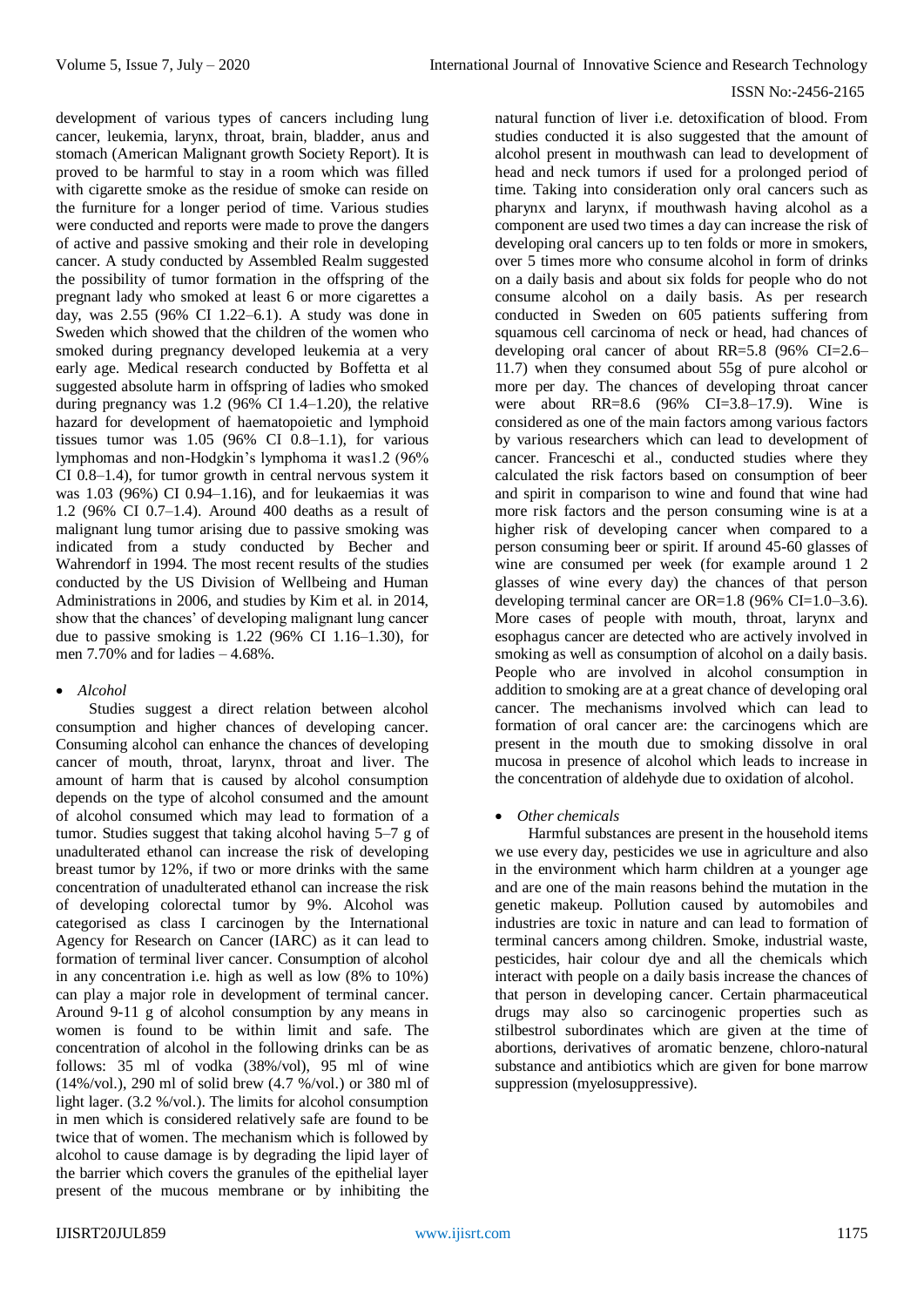# *Biological factors*

### *Diet*

Harmful substances are present in the household items we use every day, pesticides we used in agriculture and also in the environment which harm children at a younger age and are one of the main reasons behind the mutation in the genetic makeup. Pollution caused by automobiles and industries are toxic in nature and can lead to formation of terminal cancers among children. Smoke, industrial waste, pesticides, hair colour dye and all the chemicals which interact with people on a daily basis increase the chances of that person in developing cancer. Certain pharmaceutical drugs may also so carcinogenic properties such as stilbestrol subordinates which are given at the time of abortions, derivatives of aromatic benzene, chloro-natural substance and antibiotics which are given for bone marrow suppression (myelosuppressive)

The International Agency for Research on Cancer (IARC) conducted a study and proved that obesity, higher BMI and increased risk of various types of cancer were interrelated. The claims were further supported by the World Cancer Research Fund (WCRF). The reports given by WCRF in 2014 and 2015 linked obesity with ovarian and prostatic cancer. Around 1.6 million new cases are detected every year out of which 20% of the cases are indirectly or directly linked to obesity and this report was submitted by American Cancer Society. Various studies have indicated that when a group of people having higher BMI and a group of people belonging to normal BMI range when undergoing treatment of an already existing tumor, the mortality rate is higher in the group of people who have higher BMI when compared to the group of people having normal BMI. Various studies suggested that the woman who were obese were more likely to develop breast cancer when compared to the chances of a woman with normal weight developing breast cancer. People having BMI which is >36kg/m2 had very high chances of developing cancer at some point of time. They were 60% more prone to cancerous growth at later point in time. Factors which contribute to development of cancerous growth in case of improper diet include improper intake of green and leafy vegetables, improper amount of fruits and vegetables, more intake of red meat which is rectified, food with high concentration of salt and food with improper amount of dietary fibers. Consuming more red meat may contribute to development of terminal colon cancer. The reason behind linking red meat with cancer is that various preservatives are used in red meat for long time preservation which includes nitrites and nitrates or the red meat needs to be prepared before consuming it so the meat undergoes through thermal processing which may lead to increased concentration of heterocyclic amines and polycyclic hydrocarbons accumulated in the food. Generally, formation of N-nitroso compounds are a result of high heme concentration which is found in case of red meat and they contribute to the growth of cancer. Less amount of vitamin A and iron in the body contributes to development of oral cancer. It is indicated from the data collected from various studies that the deficiency of folic acid in the body increases the chances of carcinogenesis. It was indicated

that the diet which is high in glycaemic index is also directly related to more chances of cancerous growth. Specific diet of a specific person also influences the risk of cancer. Studies indicated that the people living Japan consume more amounts of rice are more prone to colon and rectum cancer, people living in Australia consume more potato based diet and people lining in America consume food that has high amount of refined sugars and this all influence carcinogenesis which may lead to development of a cancer in the later stages of life. As mentioned above nitrites and nitrates along with smoked food and too hot food significantly influence cancerous growth. A study was conducted by EPIC which showed that the people who consumed diet based on fruit and vegetables were 20-35% less susceptible to cancer. A diet which is rich in fats, increases the chances of breast cancer by 15% in women. A study called Nurses' Health study II was conducted in which around 43,000 women were observed for 14 years which proved that the women who had meat based diet were 46% more prone in developing breast cancer in premenopausal stage when compared to women having plant based diet and also showed that women having high amount of fruits and vegetables in their diet reduced the chances of developing breast cancer by about 21%.

# *Physical Activity*

Physical activity also plays a significant role in contributing to tumor formation. Various studies have been conducted and reports are submitted recently which explain the technique behind tumor formation due to absence of physical activity. One of the main mechanisms include the increase in the body weight due to absence of physical activity which leads to increase in the amount of fats stored in turn making a person obese. Due to this there is an increase in the hormones circulating in the blood and this hormones aid in the growth of cells and tumors. Examples of such hormones include estrogen, insulin and insulin-like growth factors. These variables are identified with the development of cells just as tumors. In the case of women ovarian hormone is circulating in the blood. Due to increased obesity, breast tissue is exposed more to ovarian hormone which can cause uncontrolled growth leading to development of breast cancer. Proof is continually accumulated which demonstrates that physical movement legitimately and by implication influences the danger of disease; in any case, right now, information regarding the matter is still inadequate.

## *Mutagenic and Carcinogenic Compounds in Food*

Due to modernization large amounts of harmful substances are released into the environment in the form of pollution which subsequently enters the food chain and from the chain it reaches to us through the food we eat may it be plant based or animal based. And these substances or pollutants which enter the food are found to be carcinogenic which can induce tumor formation. The carcinogenic substances can be naturally present or may develop in food as result of storage and processing. Such compounds are active forms of mutagens which can cause mutation by substituting a base in the DNA due to which modified proteins will be formed as a result of the mutated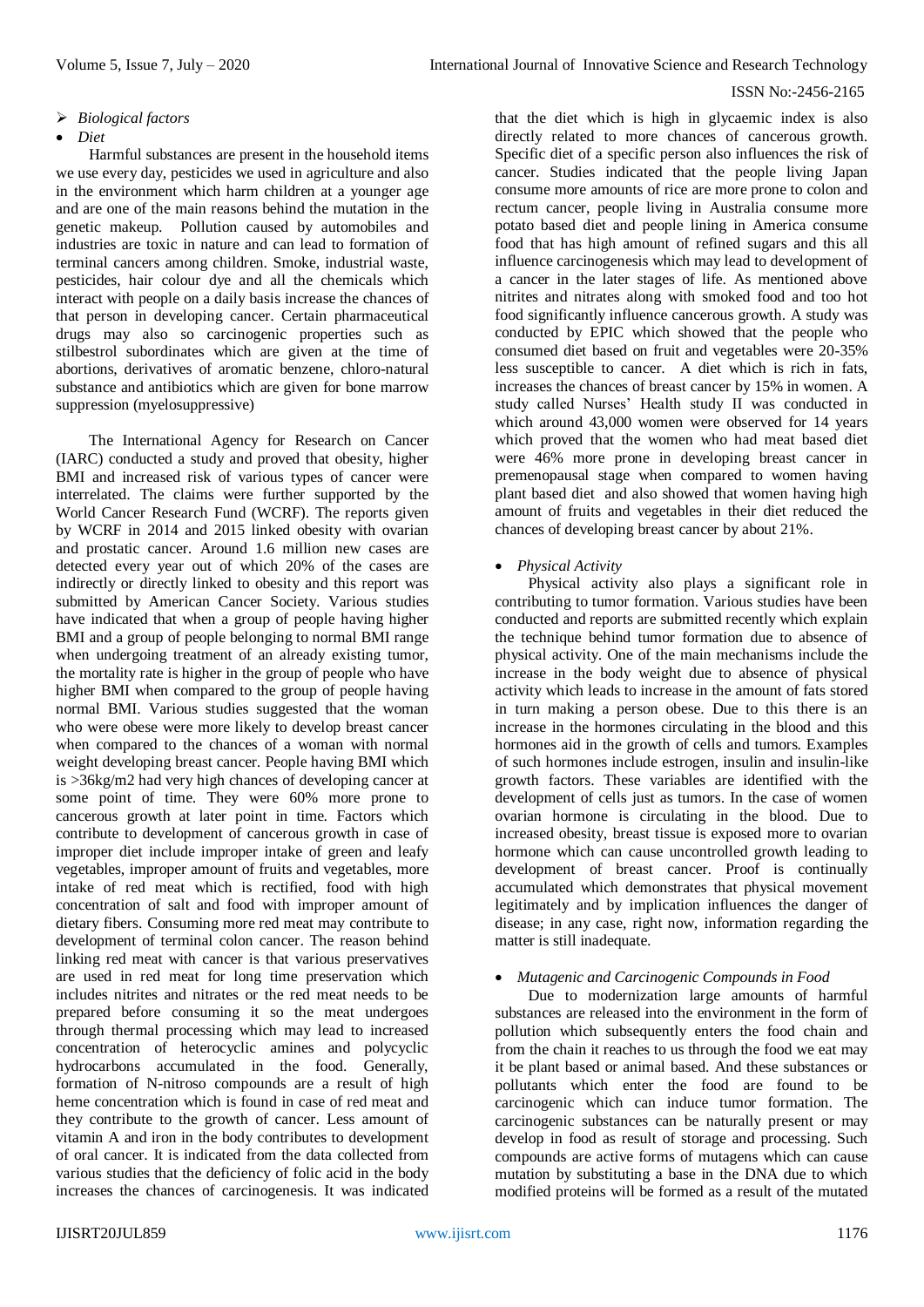sequence. Toxins are formed in certain mold or fungi which are found to be harmful and carcinogenic. Such toxins are known as mycotoxins. Around 390 types of mycotoxins have been found out of which some mycotoxins such as aflatoxins, ochratoxins are likely to be involved in the process of carcinogenesis leading to induction of breast, liver and esophageal cancer. These have a place with the most grounded contaminations that show up basically during the capacity of various food items, most regularly in maize and peanuts

Nitrosamines are compounds that are generally present in the food products such as smoked fish, beer, meat which is pickled and is found to be strongly carcinogenic. Studies suggest that they can prove beneficial and can also induce formation of gastric cancer. The food is made up of organic matter and is cooked before consuming, but some food remains half cooked due to incomplete combustion which can become a reason for formation of hydrocarbons having a condensed aromatic ring system and are aromatic as well as heterocyclic. Some of the most important carcinogens which are found in such food with the above-mentioned properties include benzo[a]pyrene and benzo[a]anthracene. One of the food compounds which shows strong mutagenic effect include roasted and soluble coffee and also in branded whisky. Certain food items in a diet are rich in proteins and when such foods are heated at very high temperature i.e. around 300°C they tend to form aromatic amines that are heterocyclic and possess carcinogenic properties. Such foods include fish body surface and heat when cooked in the fire are exposed to very high temperature as mentioned above. Some foods in a diet are rich in starch which when heated to very high temperature can lead to formation of acrylamide which is recognized as a human carcinogen which is formed during thermal heating of food with high starch content. Such foods include chips and bread and other food items.

# *Infections*

Many of the infectious agents play a direct or indirect role in development of cancer. If different types of infections reoccur within a specific period of time may lead to accumulation of specific infectious agents in a population which may be carcinogenic and on contact with such infectious agents which are also carcinogenic may induce tumor formation leading to metastatic cancer in later stages. Many of such infectious carcinogenic agents have been found and identified. For various studies it has been indicated that gastric cancer can be a result of persisting Helicobacter Pylori infections, lung cancer may be a result of persisting C. pneumoniae infection and cervical cancer may be an outcome of persisting infection caused by Chlamydia trachomatis. It is noted from various studies that some of the virus infecting Humans are tend to have carcinogenic properties and one such virus is Epstein-Barr virus (EBV) which can be a contributing factor in development of nasopharyngeal cancer, tongue and tonsil cancer. Some of the bacterial infections can also enhance carcinogenesis in the body. Such bacterial infections include infection by Salmonella typhi and Streptococcus bovis which may enhance the growth of colorectal cancer.

Besides the carcinogenic property of EBV, more viruses have been identified which are known to show carcinogenic properties which include Human Herpes Virus (HHV), Human Papillomavirus (HPV) and Human Hepatitis Virus (HHV). Studies show that when a person is suffering from AIDS and suffers from infection caused by Human Herpesvirus 8 (HHV8), the person is most likely to develop Kaposi's sarcoma which is a cancer that occurs in the tissue located below the skin and lining of mouth and AIDS acts as a helping agent. On the other hand, prolonged exposure to Human papilloma virus (HPV) infection is known to induce cancerous growth in cervix, tongue and tonsils as it shows high affinity towards mucosal membrane and stratified squamous epithelium tissue. In case of Human Herpes Virus (HBC, HCV, HDV), it does not directly induce carcinogenesis rather it makes easier for chronic infections to occur which can interfere with normal cell cycle function and regulation which may lead to uncontrolled growth of cells leading to malignant tumor which can be life threatening. Around 82% of cancer cases due to viral infection by Hepatitis B Virus (HBV). From all the studies that are conducted till now and all the data obtained it is proved that the second most common cancer occurring in females is cervical cancer. Out of all the Human Papilloma Virus (HPV) causing infection in humans' type 16 and 18 are most frequently occurring and are sexually transmitted viruses which causes 90% of all the cancers occurring in the squamous epithelium. Out of all the cancers occurring during viral infection leukaemia and lung cancer are inducted by Human T-lymphotropic retrovirus type 1 (HTLV-1) and Human Immunodeficiency virus (HIV type 1 and 2). Tumor formation can also occur due to parasitic infections. Examples of tumor formation due to parasitic infection includes bladder cancer by liver flukes.

# **IV. CONCLUSION**

Around 1.8 million Americans were diagnosed with cancer in 2015.1 Around 2.4 million Americans will be diagnosed with cancer by 2030. As per the development and medicines available in the United States it will allow 2 out of 3 Americans to live at least for 6 years after being diagnosed with a malignant cancer. Due to the development of Science and Technology, the option of personalized medicine is available which increases the lifespan of people diagnosed with malignant cancer. But the majority of deaths were caused due to malignant cancer claiming around 7,00,000 lives in the United States in 2015. Treatment and cure of malignant cancer remains one of the most pressing health challenges on the global level. In Africa, Asia and America 7 out of 10 deaths occur due to cancer. As indicated by WHO the ratio of deaths occurring due to cancer will increase by 75% by 2030. Some of the cancers which are diagnosed worldwide include lung (1.9 million, 13.5% of the total), breast (1.6 million, 11.7%), and colorectum (1.3 million, 9.5%) cancer. Some of the most malignant cancers diagnosed worldwide include lung (1.7 million, 19.2% of the total), liver (0.7 million, 9.0%), and stomach (0.5 million, 8.6%). Cancer. According to the studies conducted worldwide, it is proved that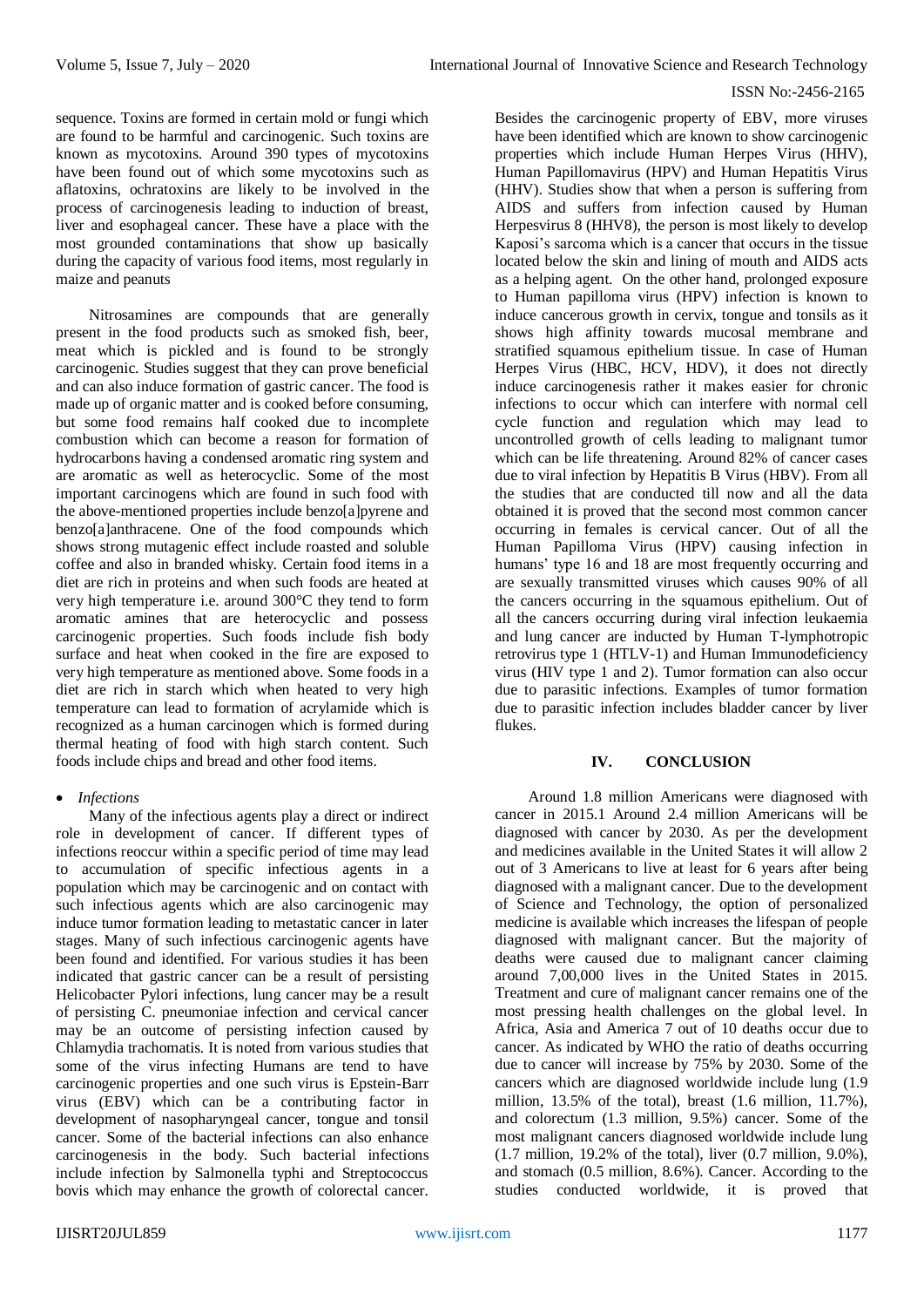environmental factors play a very important role in malignancy of cancers. Environmental factors are also responsible for influencing cell's hereditary material. This is associated with the spreading of cancer-causing agents in different geological zones. One of the most carcinogenic and most used substances used worldwide and is known to cancer is Tobacco. Examples of cocarcinogens which itself are not carcinogenic but influence carcinogenesis in presence of carcinogens include formaldehyde, pyrene and fluoranthene. Second substance which is carcinogenic and known to cause cancer and used worldwide is alcohol. The carcinogenic properties are greatly enhanced when tobacco and alcohol are taken together. Diet also plays an important role in formation of tumors. Improper diet leads to obesity and higher BMI which is directly linked to formation of tumor. The diet which includes red meat, higher salt concentration, lower vitamins and dietary fibers, deficiency of folic acid and lower intake of fruits and vegetables also impact cancer /tumor development. Some of the compounds present in improper combusted food and are found to be carcinogenic include nitrosamines, polycyclic hydrocarbons and acrylamide. If an infection keeps on recurring, it leads to accumulation of infectious factors in the population which are found to be carcinogenic. If an individual comes in contact with these factors the chances of that particular individual developing cancer greatly increases. Bacterial and viral infection can also enhance tumor formation and develop malignant cancer. So above mentioned all the factors play a vital role in cancer development and metastasis and it is important to be properly equipped with the details of all the factors at the time of developing treatment as well as cure.

# **REFERENCES**

- [1]. Ansell P, Johnston T, Simpson J, Crouch S, Roman E, Picton S. Brain Tumor Signs and Symptoms: Analysis of Primary Health Care Records From the UKCCS. Pediatrics. 2010; 125: 112–119, https://doi:10.1542/ peds.2009-0254
- [2]. Kim CH, et al. Exposure to secondhand tobacco smoke and lung cancer by histological type: a pooled analysis of the International Lung Cancer Consortium (ILCCO). Int J Cancer. 2014; 135(8): 1918–30. https://doi: 10.1002/ijc.28835
- [3]. Sifri R, Gangadharappa S, Acheson LS. Identifying and testing for hereditary susceptibility to common cancers. CA Cancer J Clin. 2004; 54(6): 309–26
- [4]. Weiderpass E. Lifestyle and cancer risk. J Prev Med Public Health. 2010 Nov; 43(6): 459–71. doi: 10.3961/jpmph.2010.43.6.459.
- [5]. Andersson TM, Engholm G, Brink AL, Pukkala E, Stenbeck M, Tryggvadottir L, Weiderpass E, Storm H. Tackling the tobacco epidemic in the Nordic countries and lower cancer incidence by 1/5 in a 30 year period-The effect of envisaged scenarios changing smoking prevalence. Eur J Cancer. 2018; 29(18): 30239–9. https://doi: 10.1016/j. Ejca.2018.02.031
- [6]. Huang T, Yang B, Zheng J, Wahlqvist ML, Li D. Cardiovascular disease mortality andcancer incidence

in vegetarians: a meta-analysis and systematic review. Ann Nutr Metab. 2012; 60(4): 233–240, https://doi. org/10.1159/000337301.

[7]. Crowe FL, Appleby PN, Travis RC, Key TJ. Risk of hospitalization or death from ischemic heart disease among British vegetarians and nonvegetarians: results from the EPIC-Oxford cohort study. Am J Clin Nutr. 2013;97(3):597–

603,https://doi.org/10.3945/ajcn.112.044073.

[8]. Schulz M, Hoffmann K, Weikert C, Nöthlings U, Schulze MB, Boeing H. Identification of a dietary pattern characterized by high-fat food choices associated with increased risk of breast cancer: the European Prospective Investigation into Cancer and Nutrition (EPIC)-Potsdam Study. Br J Nutr. 2008; 100(5):942–

946,https://doi.org/10.1017/S0007114508966

- [9]. Szyfter K, Jarmuż M. Determination of genetic risk of cancer using the bleomycin test. Contemporary Oncology. 1999; 3(5): 188–190.
- [10]. Chen YC, Hunter DJ. Molecular Epidemiology of Cancer. Onkologia po Dyplomie. 2005; 2(2): 36–45
- [11]. Arico M, et al. Clinical outcome of children with newly diagnosed Philadelphia chromosome-positive acute lymphoblastic leukemia treated between 1995 and 2005. J Clin Oncol. 2010; 28(31): 4755–61, https://doi.org/10.1200/JCO.2010.30.1325.
- [12]. Monsalve J, Kapur J, Malkin D, Babyn PS. Imaging of Cancer Predisposition Syndromes in Children. RadioGraphics.2011;(31):263– 280,https://doi.org/10.1148/rg.311105099.
- [13]. Burger M, et al. Epidemiology and Risk Factors of Urothelial Bladder Cancer. European Urology. 2013; 63(2):234–

241,https://doi.org/10.1016/j.eururo.2012.07.033.

- [14]. Bonfa R, Bonfa R, Furian R, Bonamigo R, Duro K, Zelmanowicz A. Early diagnosis of cutaneous melanoma: an observation in southern Brazil. An Bras Dematol. 2011; 86(2): 215–221.
- [15]. Pepłońska B, Szeszenia-Dąbrowska N. Occupational Risk Factors for Breast Cancer in the Epidemiological Studies. Med Pr. 2001; 52(6): 483–495.
- [16]. Szmigielski S. Risk of neoplastic diseases in conditions of exposure to power magnetic fields – epidemiological investigations. Med Pr. 2009; 60(3): 223–233.
- [17]. Oeffinger KC, Hudson MM. Long-term complications following childhood and adolescent cancer: foundations for providing risk-based health care for survivors. Onkologia po Dyplomie. 2004; 1(5): 25– 48.
- [18]. Postrzech K, Welz K, Kopyra J, Reich A. Impact of Ultraviolet B Radiation on Stratum Corneum. Dermatol Rev. 2010; 97: 185–190.
- [19]. Batycka-Baran A, Kuczborska I, Szepietowski J. Vitamin D and malignant melanoma – review of the literature. Clin Dermatol. 2012; 14(1): 37–41.
- [20]. Stawczyk M, Łakis A, Ulatowska A, Szczerkowska-Dobosz A. Evaluation and comparison of the risk of sunbathing addiction among selected population of women. Dermatol Rev. 2011; 98: 305–311.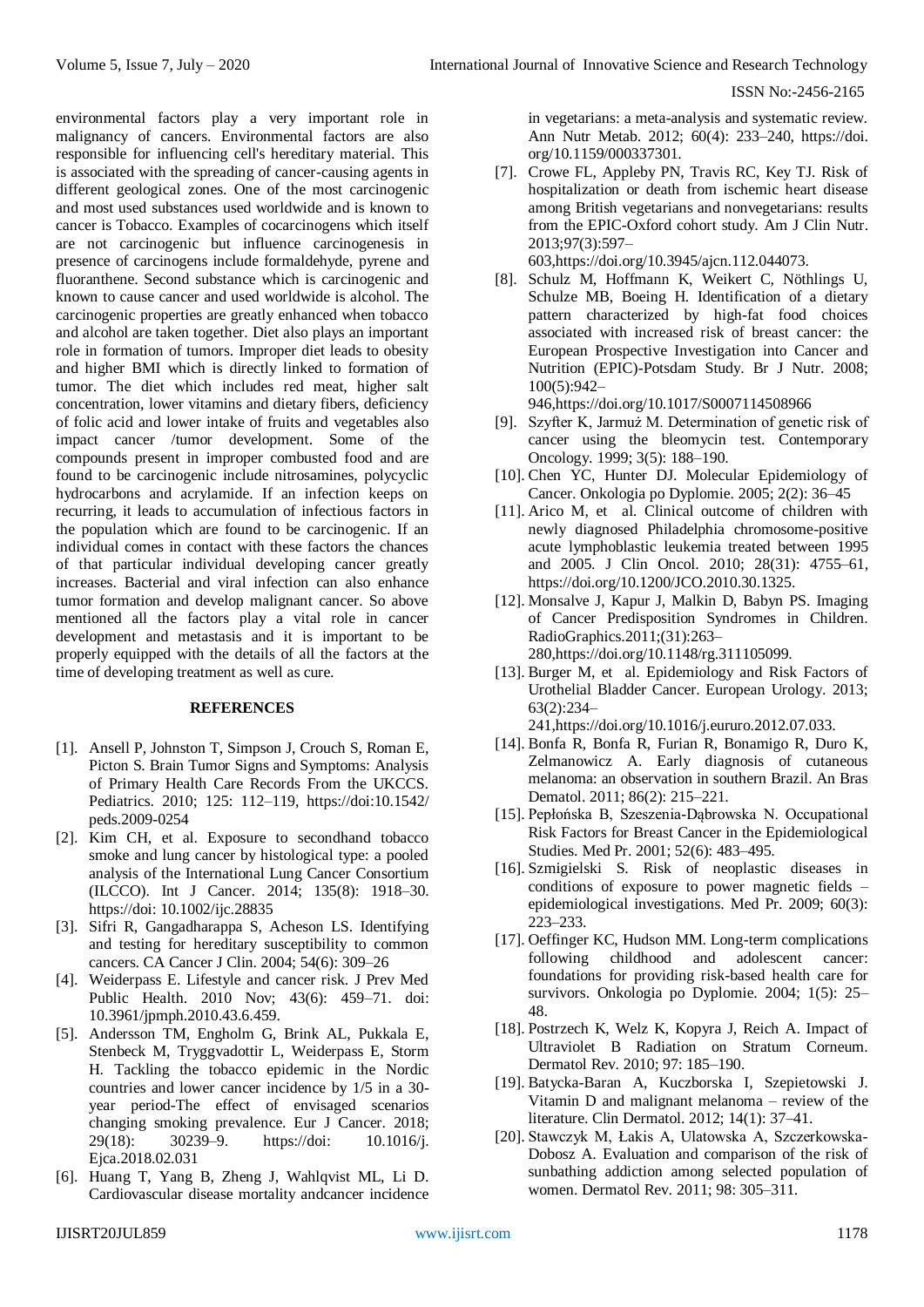- [21]. Wolnicka-Głubisz A, Płonka PM. The Role of UV Radiation in etiopathogenesis of melanoma. Contemporary Oncology. 2007; 11(9): 419–429.
- [22]. Bień S. Malignant Melanoma of Head and Neck. Otorynolaryngologia 2005; 4(3): 113–120. 2
- [23]. Jen M, Murphy M, Grant–Kels J. Childhood melanoma. Clin Dermatol. 2009; 7: 29–536, https://doi.org/10.1016/j.clindermatol.2008.09.011.
- [24]. Narbutt J, Lesiak A, Ekiert A, Sysa-Jędrzejowska A. Environmental factors in nonmelanoma skin cancer development. Polish J Environ Studies. 2005;14:545– 550.
- [25]. Lesiak A, Słowik-Rylska M, Kozłowski W, Sysa-Jędrzejowska A, Jochymski C, Rogowski-Tylman M, Narbutt J. Epidermal proliferation and intracellular adhesion impairment as one mode of action of ultraviolet-B radiation. Advances in Dermatology and Allergology. 2009; XXVI(4): 180–185.
- [26]. Leon ME, Peruga A, McNeill A, Kralikova E, Guha N, Minozzi S, Espina C, Schüz J. European Code against Cancer, 4th Edition: Tobacco and cancer. Cancer Epidemiol. 2015; 39(1): 20–33. https://doi: 10.1016/j. Canep.2015.06.001.
- [27]. Carroll Chapman SL, Wu LT. E-cigarette prevalence and correlates of use among adolescents versus adults: a review and comparison. J Psychiatr Res. 2014; 54: 43–54. https://doi: 10.1016/j.jpsychires.2014.03.005
- [28]. World Health Organization International Agency for Research on Cancer, Smokeless tobacco and some tobacco-specific N-nitrosamines. IARC Monogr Eval Carcinog. Risks Hum. 2007; 89: 1–592.
- [29]. Diethelm PA, Farley TM. Refuting tobacco-industry funded research: empirical data shows decline in smoking prevalence following introduction of plain packaging in Australia. Tob Prev Cessation 2015; 1(6): 2459–3087. https://doi.org/10.18332/tpc/60650.
- [30]. Vance RB. Common interests and common goals: achieving greater progress in preventive health through strategic collaborations. Onkologia po Dyplomie. 2004; 1(5): 5–6
- [31]. Podlodowska J, Szumiło J, Podlodowski W, Starosławska E, Burdan F. Epidemiology and Risk Factors of the Oral Carcinoma. Pol Merk Lek. 2012; XXXII(188): 135–137.
- [32]. Stark MJ, Rohde K, Maher JE, et al. The impact of clean indoor air exemptions and preemption policies on the prevalence of a tobaccospecific lung carcinogen among nonsmoking bar and restaurant workers. Am J Public Health. 2007 August; 97(8): 1457–1463. https:// doi: 10.2105/AJPH.2006.094086.
- [33]. Becher H, Belau M, Winkler V, Aigner A. Estimating lung cancer mortality attributable to second hand smoke exposure in Germany. Int J Public Health. 2018 Apr; 63(3): 367–375. https://doi: 10.1007/ s00038-017-1022-1.
- [34]. Thomas JL, et al. Metabolites of a tobacco-specific lung carcinogen in children exposed to secondhand or thirdhand tobacco smoke in their homes. Cancer Epidemiol Biomarkers Prev. 2011 Jun; 20(6): 1213– 21. https://doi: 10.1158/1055-9965.EPI-10-1027.
- [35]. Cogliano VJ, Baan R, Straif K, et al. Preventable exposures associated with human cancers. J Natl Cancer Inst. 2011; 103(24): 1827–39. https:// doi: 10.1093/jnci/djr483.
- [36]. Pollitt RA, Geller AC, Brooks DR, Johnson TM, Park ER, Swetter SM. Efficacy of Skin Self–Examination Practices for Early Melanoma Detection. Cancer Epidemiol Biomark Prev. 2009; 18(11): 3018–23, https:[//d](https://doi.org/10.1158/1055-9965.EPI-09-0310)o[i.o](https://doi.org/10.1158/1055-9965.EPI-09-0310)rg/10.115[8/1](https://doi.org/10.1158/1055-9965.EPI-09-0310)055-996[5.E](https://doi.org/10.1158/1055-9965.EPI-09-0310)PI-09-0310.
- [37]. Boffetta P, Malhotra J. Impact of Heart Failure on Cancer Incidence: A Complicated Question. J Am Coll Cardiol.2018;71(14):1511– 1512.https://doi:10.1016/j.jacc.2018.02.015.
- [38]. Adlard JW, Hume MJ. Cancer knowledge of the general public in the united kingdom: survey in a primary care setting and review of the literature. Clin Oncol. 2003; 15: 174–180.
- [39]. Farvid MS, Cho E, Chen WY, Eliassen AH, Willett WC. Adolescent meat intake and breast cancer risk. Int J Cancer. 2015; 136(8): 1909– 1920, https://doi.org/10.1002/ijc.29218.
- [40]. Chang JS, Straif K, Guha N. The role of alcohol dehydrogenase genes in head and neck cancers: a systematic review and meta-analysis of ADH1B and ADH1C. Mutagenesis 2012; 27(3): 275–86. https://doi: 10.1093/mutage/ger073.
- [41]. Franceschi S, Bidoli E, Herrero R, Muñoz N. Comparison of cancers of the oral cavity and pharynx worldwide: etiological clues. Oral Oncol. 2000 Jan; 36(1): 106–15
- [42]. World Health Organization International Agency for Research on Cancer. Personal habits and indoor combustions. A review of human carcinogens. IARC Monogr. Eval. Carcinog. Risks Hum. 2012; 100: 1– 538.
- [43]. Seouda M, Tjalmab WAA, Ronssec V. Cervical adenocarcinoma: Moving towards better prevention. Vaccine. 2011; 29: 9148–9158, https://doi.org/10.1016/j.vaccine.2011.09.115.
- [44]. Kupczewska-Dobecka M. Assessment of Carcinogenicity of Formaldehyde Based on the Newest Literature Data. Med Pr. 2007; 58(6): 1–13
- [45]. Fung TT, Hu FB, Hankinson SE, Willett WC, Holmes MD. Lowcarbohydrate diets, dietary approaches to stop hypertension-style diets, and the risk of postmenopausal breast cancer. Am J Epidemiol. 2011; 174(6): 652–660, https://doi.org/10.1093/aje/kwr148.
- [46]. O'Mahony M, Hegarty J. Help seeking for cancer symptoms: a review of the literature. Oncol Nurs Forum. 2009; 36(4): 178–84, https://doi. org/10.1188/09.ONF.E178-E184.
- [47]. Chybicka A. Influence of mother's diet during pregnancy on cancer incidence in children. Prevention activities. Pol Med Rodz. 2004; 6(3): 1213–1215.
- [48]. Eyre H, et al. Preventing Cancer, Cardiovascular Disease, and Diabetes: a Common Agenda for the American Cancer Society, the American Diabetes Association, and the American Heart Association. Onkologia po Dyplomie. 2004; 1(5): 7–24.